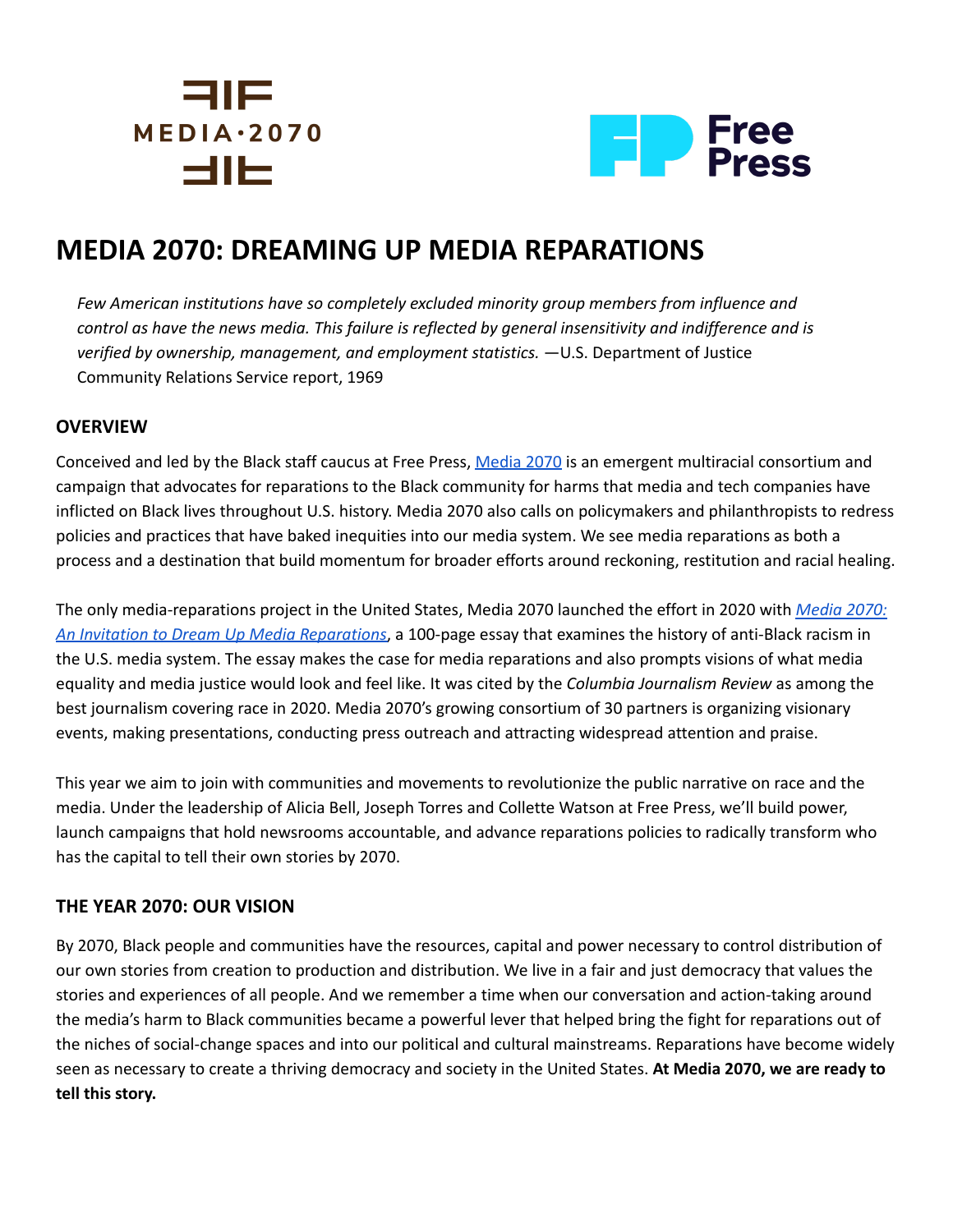#### **RACISM IN THE MEDIA**

Amid a reckoning generations in the making, Black people impacted by systemic oppression are yet again demanding that America's institutions grapple with their histories of perpetuating white-supremacist violence. Anti-Black racism has been part of the media system's DNA since colonial times. When the first newspapers were published, reading and writing were illegal for many Black people. Media institutions were complicit in the slave trade and profited off of chattel slavery — with newspapers publishing an estimated 200,000 runaway-slave ads. Racist journalism led to countless lynchings. Southern broadcast stations aired vociferous opposition to integration. When the U.S. government first distributed free broadcast licenses, they went only to white men.

Racist stereotypes and disinformation spread by modern media and tech companies are a direct continuation of these historical practices. U.S. public policy has failed to address the systemic problem of white supremacy in the media, compounding the harms to Black people today. Black people own and control less than 1 percent of our nation's full-power TV stations — only 12 stations in our entire country. Black journalists make up just 5.6 percent of all newsroom staffers at daily publications and online news sites and are severely underrepresented in leadership positions across the news industry. This lack of power and voice results in biased news: Media coverage that distorts and stereotypes communities of color leads directly to punitive policies and practices that disproportionately and negatively impact our lives — and erases our humanity.

#### **STRATEGIC INTERVENTION**

[Media](https://mediareparations.org/about/) 2070 honors and builds on a long history of reparations and justice work. Our focus on media — and newsrooms in particular — offers an on-ramp for people to understand and support reparations overall. Media 2070 organizes around four strategies to move through the reckoning, accountability, acknowledgement and redress that reparations require. We:

- **Center the voices of those most impacted.** We unite activists and communities with newsrooms and media-makers to visibilize harmful norms in reporting practices. And we co-create narratives that showcase our communities' futures on the other side of harm. For example, our [#BlackFutureHeadlines](https://twitter.com/search?q=%23blackfutureheadlines) tweetstorm generated possible futures like: "Black Independent Media Makers Create Storytelling and Community Education Network for BIPOC Youth," and "Juneteenth is a federally recognized holiday."
- **Use education as a tool for liberation.** We engage journalists, students, educators, policymakers and culture workers on the media's role in amplifying racial injustice. We explore possibilities for change through efforts like Black [Narrative](https://www.freepress.net/our-response/advocacy-organizing/stories-field/future-ripe-black-joy-and-self-determination) Power, a month of virtual convenings around what a future ripe with Black joy and self-determination could look like. We also present to audiences ranging from the University of Pennsylvania's Annenberg School for Communication to North Carolina Freedom Summer.
- **Move in solidarity.** Through our growing 30-member consortium, we foster collaboration among media-makers, artists, technologists, advocates, policymakers and scholars to build relationships, increase power, cultivate inspiration and transform media. The consortium includes longtime media activist Janine Jackson of FAIR MediaWatch, Peabody Award-winning podcaster and scholar Chenjerai Kumanyika, movement-journalism leader Manolia Charlotin and MediaJustice founder Malkia Devich-Cyril.
- Generate policy interventions. We develop resources and proposals in alignment with both the Black radical tradition and our visions for new media realities — including Black media power — alongside the interventions that get us there. We organize people and campaigns to win concrete and lasting changes. Currently, we are working with Rep. Jamaal Bowman to petition the Federal Communications Commission to study the [history](https://docs.google.com/document/d/1pWWdI9VAUUgPAyRSdorJpOwIcvh9IXILQ6qSNoy5hqE/edit) of [systemic](https://docs.google.com/document/d/1pWWdI9VAUUgPAyRSdorJpOwIcvh9IXILQ6qSNoy5hqE/edit) racism at the agency.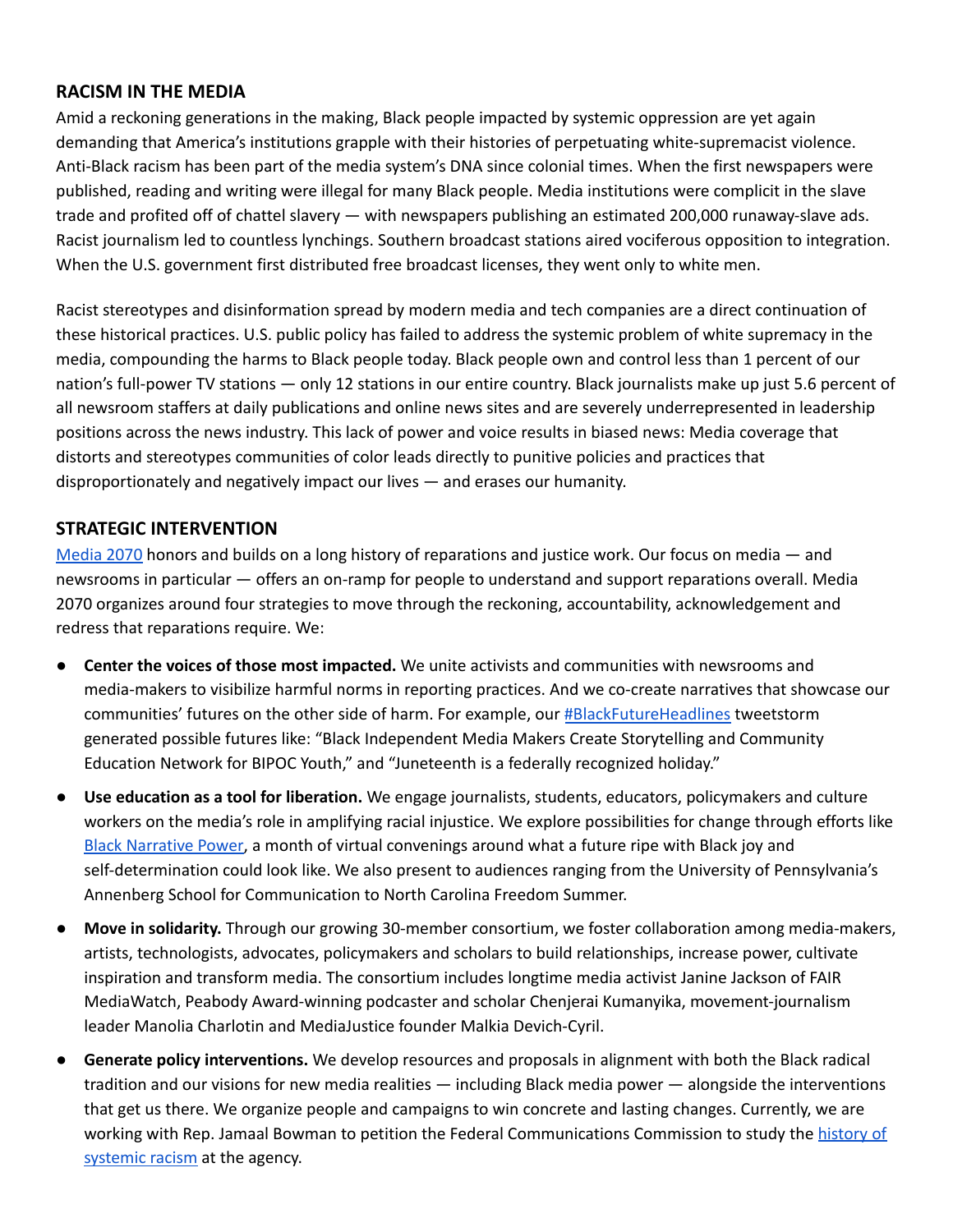#### **OBJECTIVES & ACTIVITIES**

In 2021, Media 2070 is setting out to revolutionize the national conversation on race and media, spark reparative interventions in newsrooms, and increase political space for federal legislation on media reparations. In the year ahead, we'll:

**Popularize Media Reparations.** To strengthen public support for repair of anti-Black harms in the media system, we'll facilitate political education and share Media 2070 ideas far and wide. We'll create a reflection guide and support discussion circles on the *[Media](https://mediareparations.org/essay/) 2070* essay. To expand the essay into a living archive with additional content, we'll use research and crowd-sourced data to curate a digital People Powered Timeline of media and tech companies' harm to Black lives, up to and including the present day. We'll also organize [gatherings](https://mediareparations.org/february-2021-is-black-narrative-power-month-at-media-2070/) on topics like the history and lineage of Black narrative power, and invite participants to share their dreams for media reparations. To elevate these visions for a world and media ecosystem free of anti-Black violence, we'll launch social-media and digital action-taking campaigns and shape debate about [media](https://www.cjr.org/the_media_today/best-journalism-2020-racial-justice.php) reparations via videos, press releases and media [outreach.](https://www.cjr.org/the_media_today/best-journalism-2020-racial-justice.php) And we'll present to and engage numerous audiences in the journalism field and across social- and racial-justice movements, as well as in academic settings.

**Build Power for Change: The Media 2070 Consortium.** Media reparations is about grappling with and naming the harms of the past and present, but it's also about building the future we deserve. To get there, we are forming an active consortium abundant with racial-justice organizers, academics, journalists and media-makers of color. We currently have 30 consortium partners and aim to grow to 60 by the end of 2021. Cohorts within the consortium will develop policy proposals, articulate the future of media, and push for newsroom acknowledgement and transformation. In the year ahead, we'll co-host [webinars](https://www.facebook.com/freepress/videos/250952146568320) and national [conversations](https://www.youtube.com/watch?v=v2t5ublxbDc) on media reparations with partners including the Action Center for Race & Economics, MediaJustice, the Movement for Black Lives, the News Integrity Initiative at the Craig Newmark Graduate School of Journalism and Storyline Partners.

**Hold Newsrooms Accountable.** From *The Los Angeles Times* to *The Kansas City Star*, newsrooms are beginning to move beyond talking about "diversity" and toward [truth-telling](https://mediareparations.org/kansas-city-stars-apology-is-part-of-a-larger-racial-reckoning/) and apologies. But the vast majority of our nation's newsrooms have yet to examine their archaic and biased journalistic values, harmful newsgathering practices and histories of racist coverage. Media 2070 will use a two-pronged approach with newsrooms. We'll call out biased reporting and pressure newsrooms to address their shortcomings when it comes to their coverage of diverse communities and their own institutional diversity-and-equity issues. Alongside Free Press colleagues working on the News Voices project to transform local journalism, we'll create reporting guides for [journalists](https://docs.google.com/document/d/1JLLfxuKp68DTSLPbeJLTx4a_0-4sTVZDK81cqSoFc8k/edit) that center pro-Black [narratives,](https://docs.google.com/document/d/1JLLfxuKp68DTSLPbeJLTx4a_0-4sTVZDK81cqSoFc8k/edit) train newsrooms on the history of media racism and reparative practices, and [collaborate](https://www.freepress.net/issues/future-journalism/local-journalism/where-were-working/news-voices-philadelphia) with newsrooms and [communities](https://www.freepress.net/issues/future-journalism/local-journalism/where-were-working/news-voices-philadelphia) to center community needs in local news.

**Dream a New Dream: Reparations Policies.** To foster Black media infrastructure and build the media system and the democracy we deserve, we must redress harm to the Black community, which will require actions and resources over and beyond any one media institution. We'll work with policymakers in Washington, starting with the FCC, to study how government policies have created media inequality and harm for communities of color. We'll also develop a media-reparations policy agenda and build grassroots- and grasstops-advocacy campaigns around it.

In Congress, we'll focus on advancing existing legislation like the reparations proposals included in H.R. 40, as well as policies on key media-and-tech issues like closing the digital divide, restoring Net Neutrality, curbing unwarranted government surveillance, reducing online hate and disinformation, and diversifying media ownership. We'll conduct